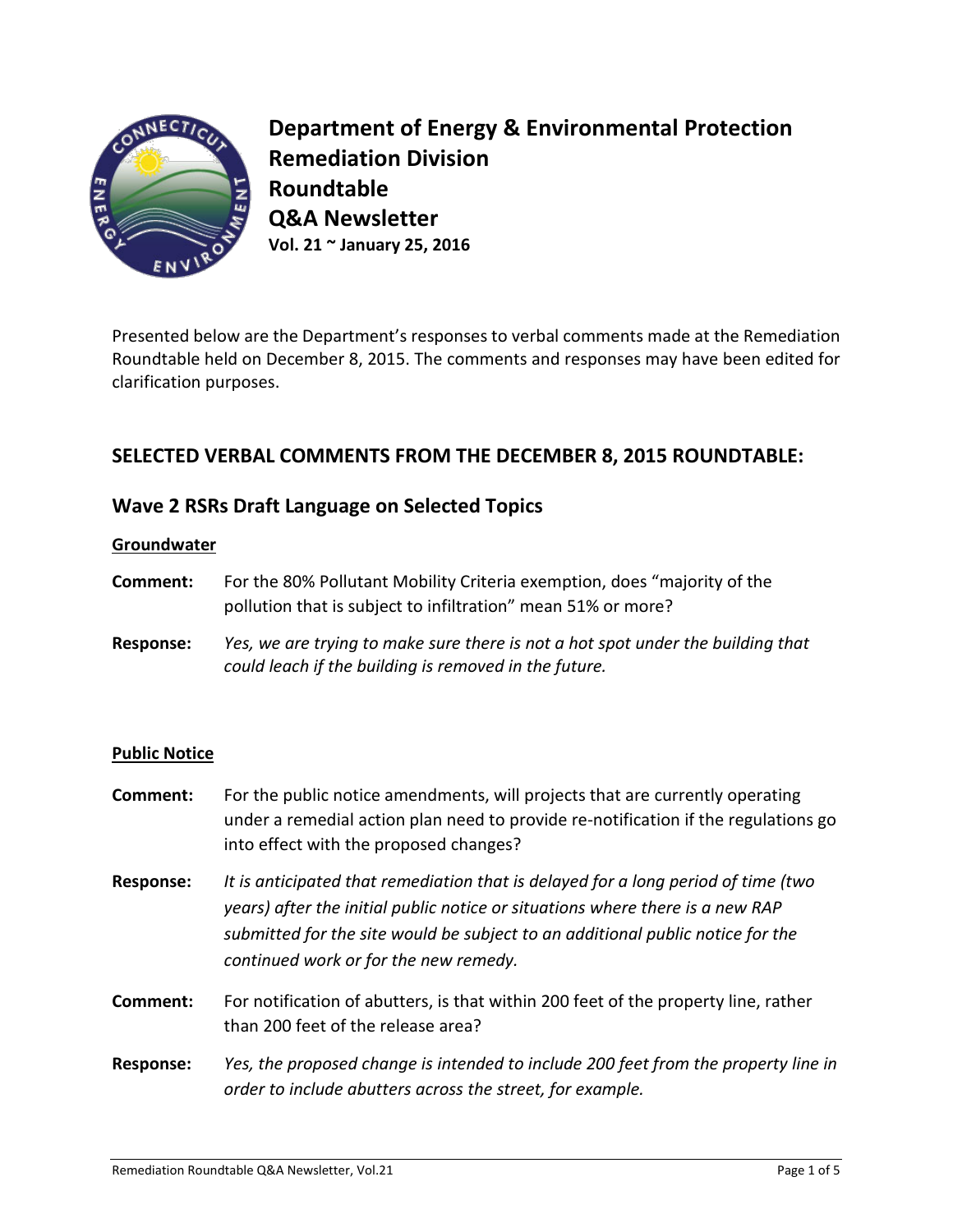### **Pesticides**

- **Comment:** How would we know if pesticides were applied using accepted practices at the time of use?
- **Response:** *One could determine this by evaluating if concentrations are typical for that type of property use. For example, a dumping area or mixing shed would likely contain higher concentrations than a typical application out in an open field.*

#### **PMC Exemption: Wide Spread Polluted Fill**

**Comment:** What is the rationale for requiring 10 acres for widespread polluted fill?

- **Response:** *10 acres is the proposed threshold for use of the self-implementing option. The rationale is that it is widespread enough that remediation is not an option. If smaller, a variance from the Commissioner is still an option. The 10 acres would apply to the entire filled area both on-site and off-site.*
- **Comment:** For Wide Spread Polluted Fill, if you propose to add in non- coastal sources would that just be limited to dredging material along a river or harbor?
- **Response:** *No, the proposal is to include any inland area where the fill is widespread enough that remediation of just a portion of it would not improve water quality, or the size of the area is too large where removing or capping would not be a remedial option.*
- **Comment:** Would the widespread polluted fill be more approvable with less or more area?
- **Response:** *That is more of a question of how large the area of fill is, so if you have 1 of 10 acres of the fill on your property, it would be allowable under the selfimplementing option.*

#### **Up-gradient Policy**

**Comment:** Under the Upgradient Policy language proposed to be added to the RSRs, would free product migrating onto a property require cleanup by the owner of that property?

**Response:** *Yes.*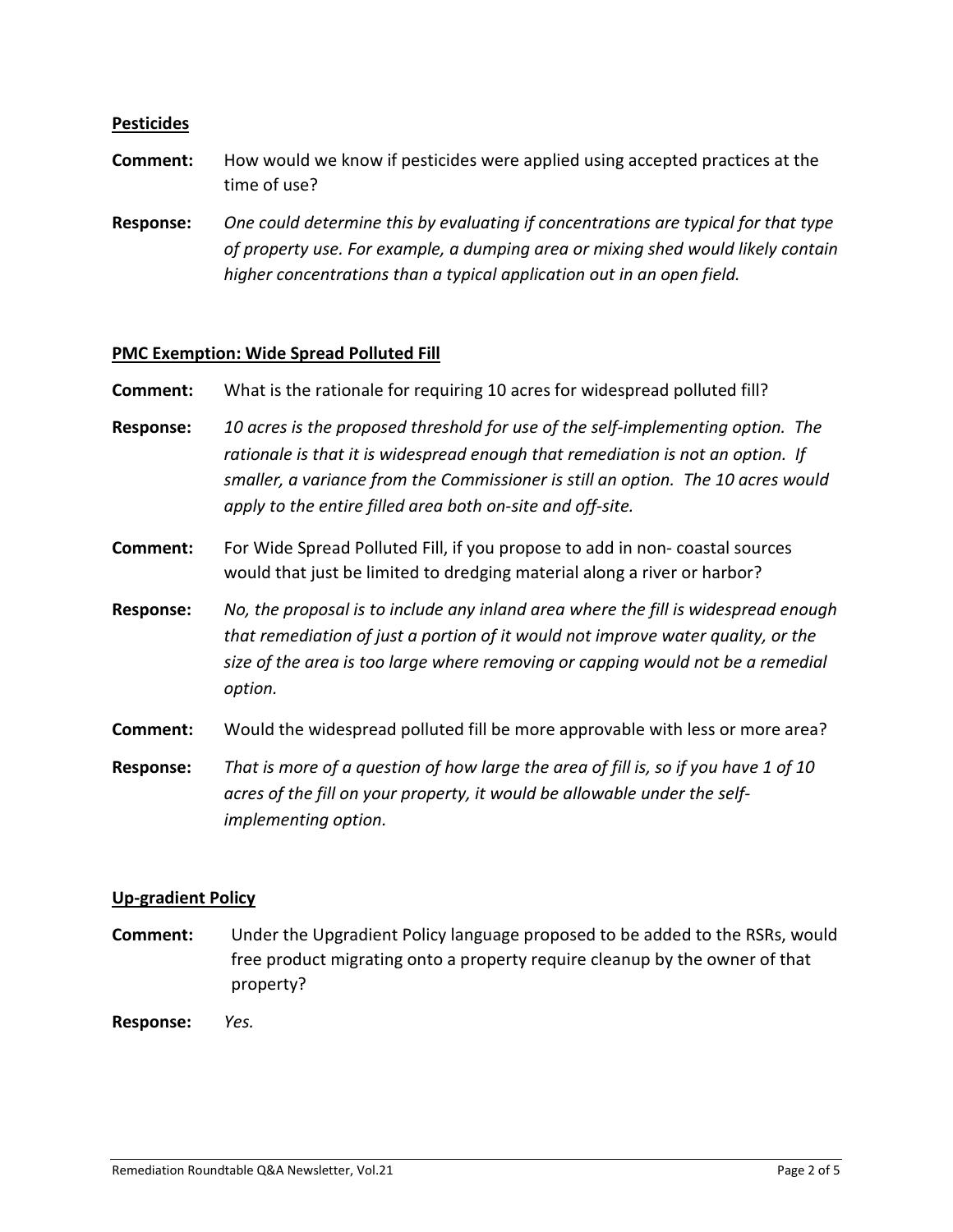- **Comment:** Why would NAPL and dissolved contaminants be handled differently when it comes to the upgradient policy?
- **Response:** *They would be addressed differently because leaving NAPL as an ongoing source equates to leaving soil with leachable levels of pollutants in place and calling a site complete. This would not allowable under the RSRs. In comparison, when the upgradient source of pollution is cleaned up, the dissolved plume emanating from the NAPL release will eventually attenuate.*
- **Comment:** Will DEEP intercede to require action to be taken by the party responsible for the free product impacting a down gradient property?
- **Response:** *We currently do try and intercede on many sites. However, since the presence of NAPL means that there is still an on-going source of pollution, the downgradient site cannot be closed as completed. In addition to any action that DEEP may take against an up-gradient source, the downgradient landowner may also be able to take a legal action. Risk assessment is important in this situation to make sure no one is drinking pollution and there is no vapor hazard.*
- **Comment:** Has there been any consideration of amending the statutes to improve the downgradient property owner's ability to sue the up-gradient party that caused or controls the source of pollution?
- **Response:** *Not at this time, however, it is a good idea.*

## **Volatilization Criteria**

- **Comment:** For Volatilization Criteria, why are you proposing the increase of distance from 15 to 30 feet?
- **Response:** *For many contaminants, distance is only a time factor, not an attenuation factor. Since chlorinated solvents do not attenuate, increasing the distance will ensure we are being protective in those situations. This change has been proposed since 2003 and is consistent with what is being done in many other states, including what is recommended by EPA.*
- **Comment:** Regarding the proposed 30-foot rule for volatilization, are you now saying that the criteria applies in a 30-foot perimeter from a building?
- **Response:** *Essentially, yes. The intention of the addition of a lateral component to the 30' applicability distance is to address concerns regarding the potential for a complete vapor intrusion pathway into a nearby building. The Volatilization Criteria would continue to apply to all groundwater that is within 30 feet of the ground surface.*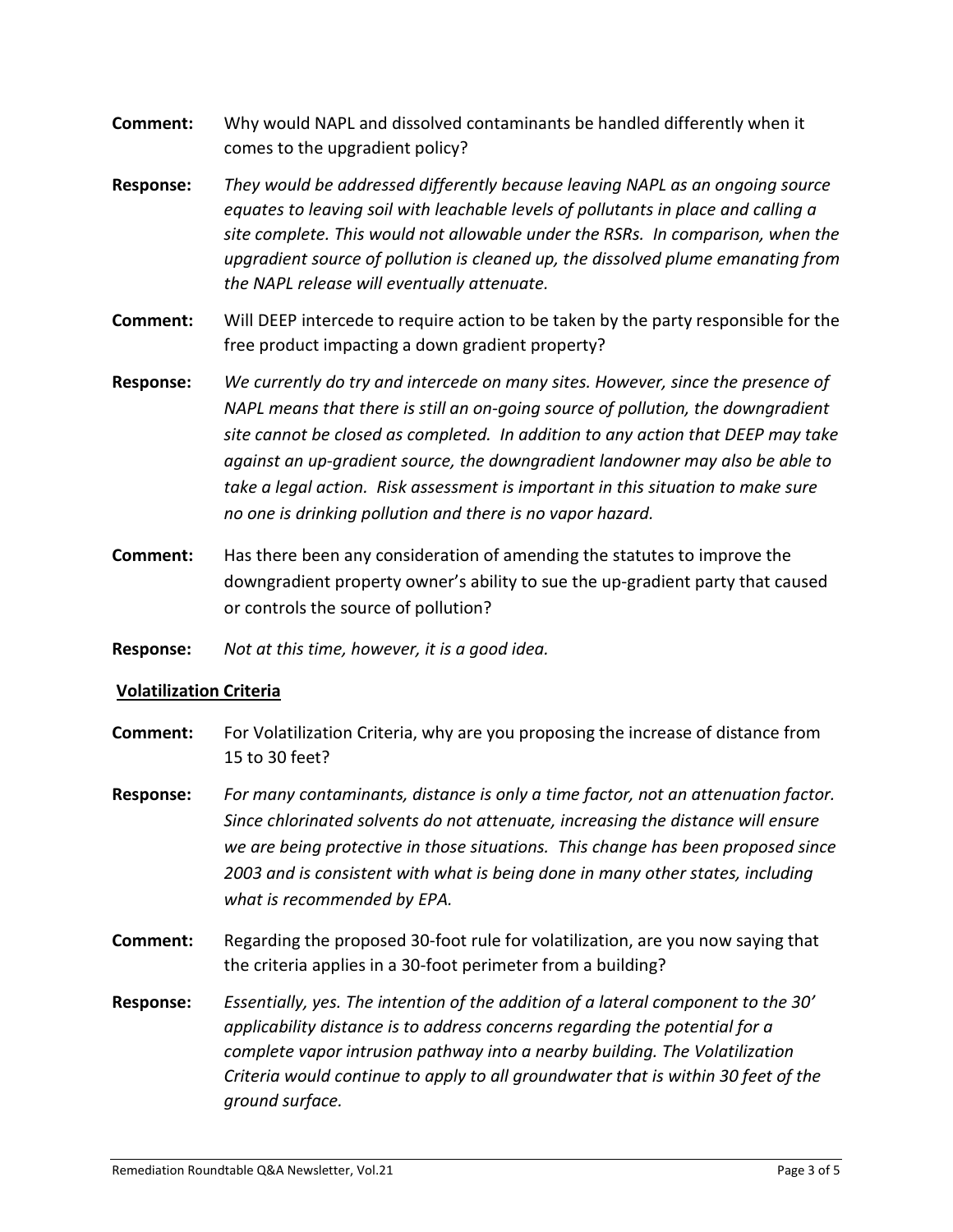# **Common Verification Form Issues**

- **Comment:** If we are only checking 1 of 3 boxes on the verification forms, why do we need to put the date in for all three boxes?
- **Response:** *The dates are relevant because they provide the timeline for appropriate application of the verification. By statute, a Form III verification may be applied*  to all releases existing at the parcel at the date the Form III was filed or to all *releases existing at the parcel at the time of a complete Phase II investigation, whichever is later. The verification form requires both dates so the proper application of the verification can be identified up front.*

*We acknowledge that if the date the verification is rendered is checked for the applicable date of compliance, the dates of the Form III filing and the date of the Phase II completion are not as relevant; however, requiring all three dates with this scenario simplifies the verification form. All three dates must be entered, but only check one box for the date to which the verification applies.*

- **Comment:** Is the information gathered on the verification forms being databased in any way?
- **Response:** *Our current database tracks the administrative data only.*
- **Comment:** This would seem to lend itself to an online form.
- **Response:** *We agree and are working toward that goal. This would also assist in achieving our goal for other data management/tracking of the use of specific RSR provisions.*

# **A Case Study in Green Remediation: Pharmacia-Upjohn, North**

- **Comment:** Did you use a geo synthetic clay liner (GCL) to create the freshwater wetland?
- **Response:** *Several portions of the property where the creation of freshwater inland wetlands were desired and were capped with a GCL that was designed to be a minimum of one-foot higher than the seasonally high water table. The GCL is essentially a lined wetland area that is hydraulically isolated from underlying groundwater.*
- **Comment:** What cleanup level did you use for PCBs?
- **Response:** *A Risk-Based Cleanup Approach was used across the property, with PCBs being managed in NAPL via in-situ thermal remediation, while residual PCBs across the*